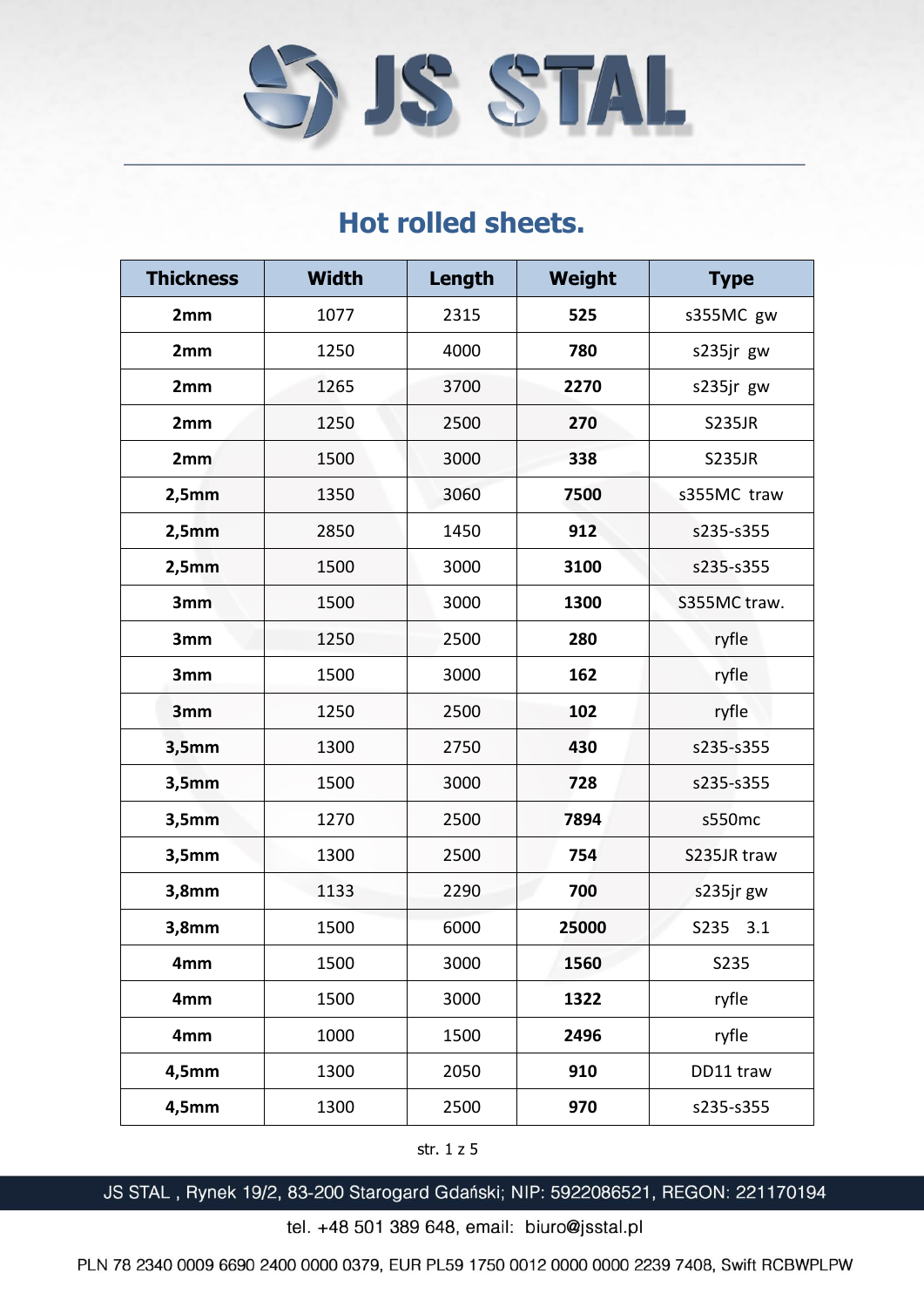

| 4-4,5mm         | 1250      | 2500      | 2420 | ryfle         |
|-----------------|-----------|-----------|------|---------------|
| 5mm             | 1500      | 3000      | 1250 | s235-s355     |
| 5mm             | 2000      | 3000      | 480  | s235-s355     |
| 5mm             | 2000      | 6000      | 500  | s235-s355     |
| 5mm             | 2000      | 4000      | 2500 | s235-s355     |
| 5mm             | 1500      | 3000      | 1254 | s235-s355     |
| 5mm             | 1500      | 3000      | 1380 | s235-s355     |
| 5mm             | 2000      | 3000      | 1374 | s235-s355     |
| 5mm             | 950       | 2610      | 1004 | S355JO traw   |
| 5 <sub>mm</sub> | 1000      | 2000      | 220  | ryfle         |
| <b>5mm</b>      | 1500      | 3000      | 590  | ryfle         |
| 5mm             | 1500      | 3000      | 2526 | ryfle         |
| 5mm             | 1250      | 2500      | 814  | ryfle         |
| 5mm             | 1250      | 3000      | 450  | s235jr gw     |
| 5 <sub>mm</sub> | 1250      | 2500      | 881  | s235jrg2 gw   |
| 5mm             | 1250      | 2500      | 881  | s235jrg2 gw   |
| 5mm             | 1250      | 2500      | 420  | s355mc        |
| 6mm             | 2000      | 4000      | 3866 | S235JRC       |
| 6mm             | 1500      | 3000      | 4890 | s235-s355     |
| 6mm             | 2000      | 3000      | 3362 | s235-s355     |
| 6mm             | 2000      | 3000      | 1536 | s235-s355     |
| 6mm             | 1500      | 3000      | 2272 | s235-s355     |
| 6mm             | 1750x3000 | 1500x3000 | 2774 | 2000x3000     |
| 6mm             | 1000      | 1600      | 1149 | <b>S235JR</b> |
| 6mm             | 1250      | 2500      | 190  | <b>S235JR</b> |

str. 2 z 5

JS STAL, Rynek 19/2, 83-200 Starogard Gdański; NIP: 5922086521, REGON: 221170194

tel. +48 501 389 648, email: biuro@jsstal.pl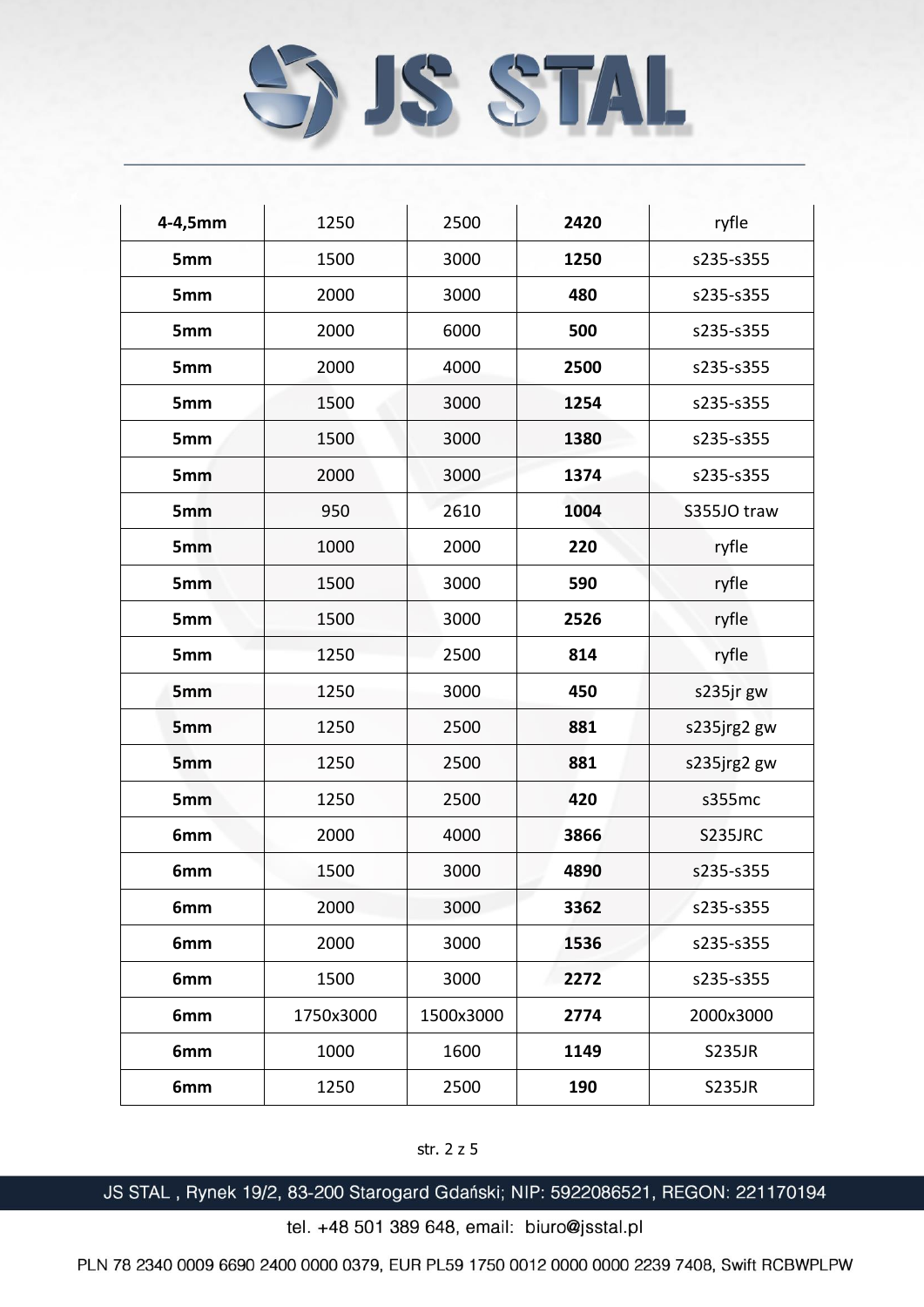

| 6mm             | 1500 | 3000 | 730   | Ouard 450       |
|-----------------|------|------|-------|-----------------|
| 6mm             | 2000 | 4000 | 225   | <b>S235JR</b>   |
| 6mm             | 1000 | 2000 | 115   | s235-s355       |
| 6mm             | 1500 | 4000 | 9460  | s355            |
| 6mm             | 1500 | 4000 | 12500 | s355            |
| 6mm             | 1555 | 3100 | 5000  | s355            |
| 7mm             | 1250 | 2500 | 538   | s235-s355       |
| 7 <sub>mm</sub> | 1970 | 2800 | 310   | <b>S355J2CN</b> |
| 7mm             | 2000 | 4000 | 2664  | S235JRC         |
| 7 <sub>mm</sub> | 1000 | 2000 | 5068  | S235JRC         |
| 7 <sub>mm</sub> | 2000 | 4000 | 5360  | S235JRC         |
| 7mm             | 2015 | 7850 | 4429  | <b>S235JRC</b>  |
| 7mm             | 2000 | 4000 | 966   | S235JRC         |
| 7 <sub>mm</sub> | 1500 | 3000 | 1808  | s235-s355       |
| 7 <sub>mm</sub> | 1000 | 2000 | 2529  | s235-s355       |
| 7 <sub>mm</sub> | 1300 | 2600 | 985   | <b>S235JR</b>   |
| 7,5mm           | 1275 | 3000 | 684   | S235JR traw     |
| 8mm             | 1265 | 2500 | 202   | s235-s355       |
| 8mm             | 1500 | 3000 | 14822 | <b>S355J2CN</b> |
| 8mm             | 2000 | 3000 | 2744  | s235-s355       |
| 8mm             | 1000 | 2000 | 1030  | s235-s355       |
| 8mm             | 1250 | 850  | 1083  | s235jr gw       |
| 8mm             | 1500 | 3000 | 20    | s355mc traw     |
| 8mm             | 2000 | 2005 | 1055  | s235jr gw       |
| 8mm             | 2000 | 3000 | 1125  | s235jr gw       |

## str. 3 z 5

JS STAL, Rynek 19/2, 83-200 Starogard Gdański; NIP: 5922086521, REGON: 221170194

tel. +48 501 389 648, email: biuro@jsstal.pl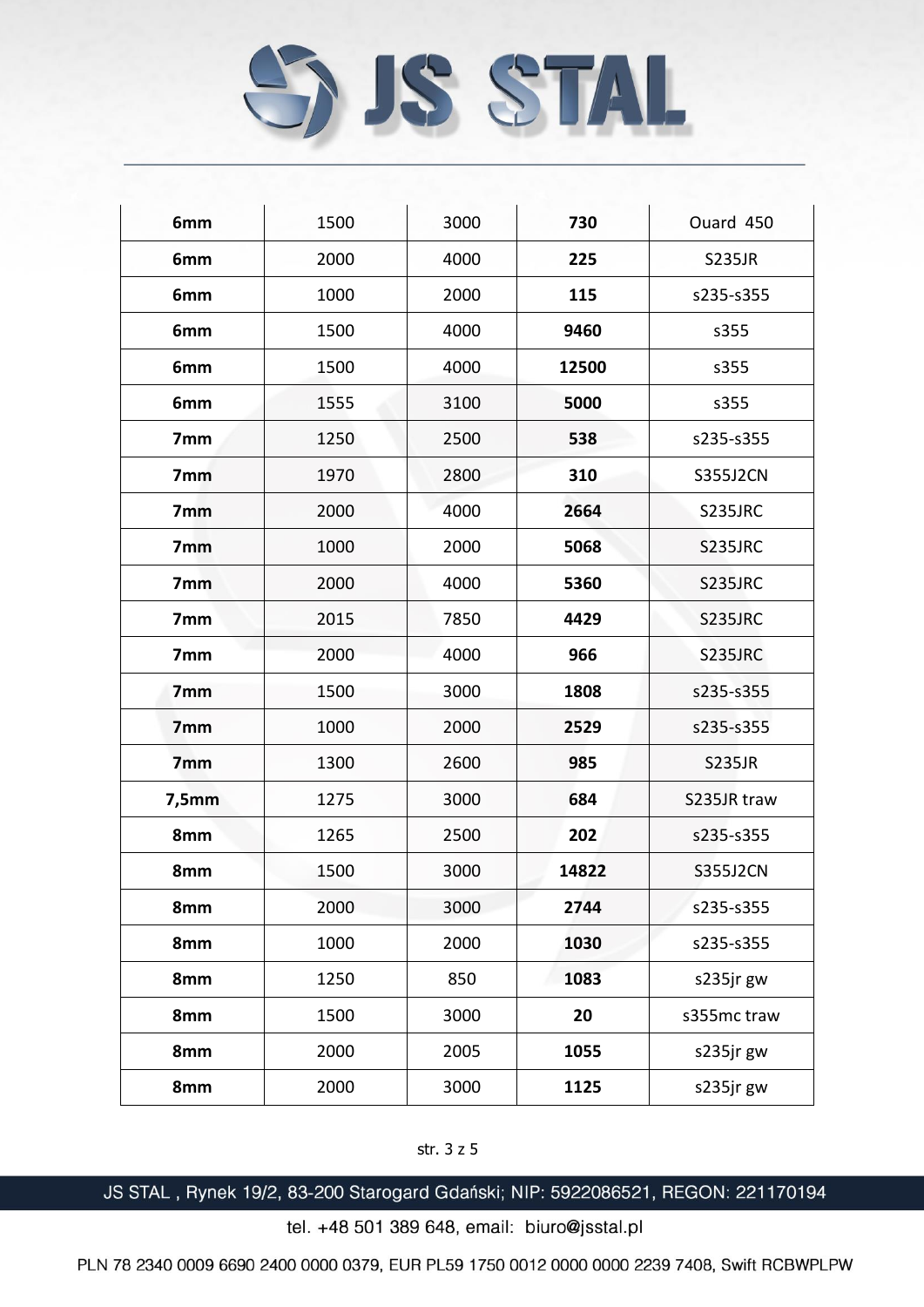

| 8mm      | 1000      | 2000      | 275  | s235jr gw     |
|----------|-----------|-----------|------|---------------|
| 8mm      | 1250      | 2500      | 230  | s235jr traw   |
| 8mm      | 1250      | 2500      | 2050 | s355mc traw   |
| 8mm      | 2000      | 3200      | 420  | s235jr        |
| 8mm      | 2000      | 4000      | 106  | s235jr        |
| mix10-15 |           |           | 4000 | <b>DD11</b>   |
| 10mm     | 1160      | 3000      | 758  | s235-s355     |
| 10mm     | 1000      | 2000      | 178  | s235-s355     |
| 10mm     | 1000      | 2000      | 175  | <b>S235JR</b> |
| 10mm     | 1500      | 3000      | 372  | s355mc traw   |
| 10mm     | kawałek   |           | 5234 | s355mc traw   |
| 10mm     | 1500      | 3000      | 1850 | s235-s355     |
| 10mm     | 1500      | 3500      | 1300 | s235jr        |
| 10mm     | 1500      | 3000      | 770  | s235jr        |
| 10mm     | 1500      | 3000      | 420  | s235jr        |
| 12mm     | kawałek   |           | 2682 | s355mc        |
| 12mm     | 2000      | 3000      | 1694 | s235-s355     |
| 12mm     | 1500      | 3000      | 2500 | s235-s355     |
| 12mm     | 1500      | 3000      | 6000 | s700          |
| 12mm     | 2000      | 6000      | 4348 | s700          |
| 12mm     | 2000      | 4000      | 800  | s235-s355     |
| 15mm     | 1500      | 3000      | 1620 | s235-s355     |
| 15mm     | 1500x2950 | 1500x2600 | 2020 | s235-s355     |
| 15mm     | 2000      | 3000      | 2836 | s235-s355     |
| 15mm     | 1500      | 3000      | 1380 | s235-s355     |

str. 4 z 5

JS STAL, Rynek 19/2, 83-200 Starogard Gdański; NIP: 5922086521, REGON: 221170194

tel. +48 501 389 648, email: biuro@jsstal.pl